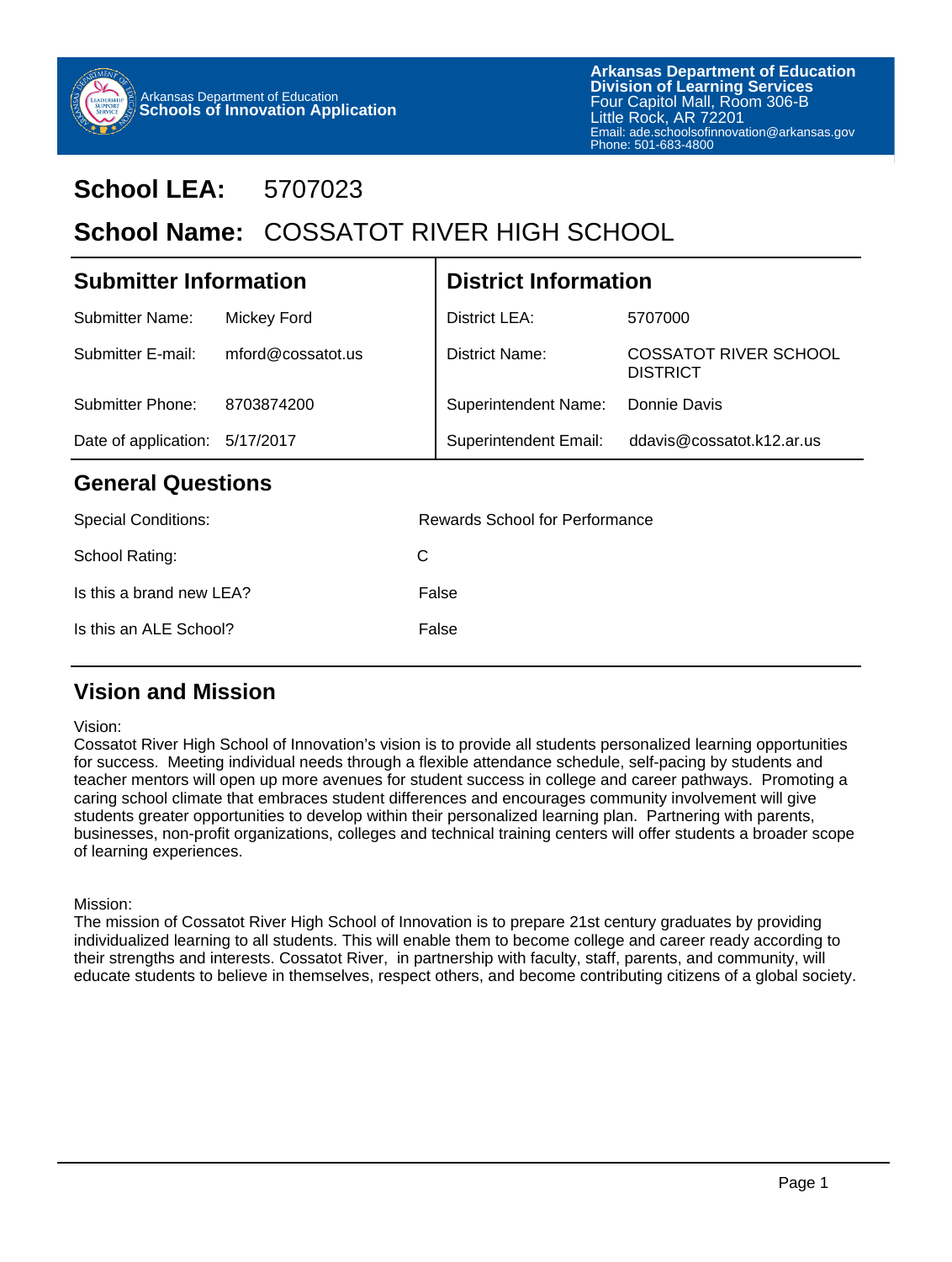

### **Rational and Innovation Goals**

Rationale for Innovation

Rationale:

Cossatot River High School (CRHS), grades 7-12, is a Needs Improvement School and according to the latest ESEA report has 47% of all students achieving in literacy and 22% of all students achieving in math. CRHS is a high poverty school with 72% of students from families who are considered low income households. The population of CRHS is made up of approximately 40% ESL students. Enrollment at CRHS has decreased by 10% in the last 3 years. Many factors contribute to this decrease including students going to home school, families moving away to find work, and many students dropping out because of disengagement. Many students are at times considered homeless or are from single parent/income homes; while other students live with relatives instead of their biological parents. Various home situations contribute to students falling behind academically and becoming disengaged in the learning process due to academic skills gaps and social challenges. A true need for added support for these students is seen and will be met with a mentoring program and a personalized learning program which should give them the ability to set clear, achievable goals. Another challenge for CRHS is that many students are not going into college after high school and have not been prepared for many career options. In the initial Schools of Innovation interest meetings school personnel, board members, community members, parents, students and business people all expressed an interest in students having the ability to pursue career paths while they finish high school coursework. The personalized learning environment and the flexible attendance schedule would allow more opportunities for students to train and prepare for work with local businesses.

Limited time during the regular schedule for students is such a factor in their ability to achieve. Special needs of students can be better met when they are self-pacing in coursework. With a modified schedule teachers could have the ability to spend more one-to-one time with students and work with small groups who need extra help to succeed in literacy and math and all other subjects.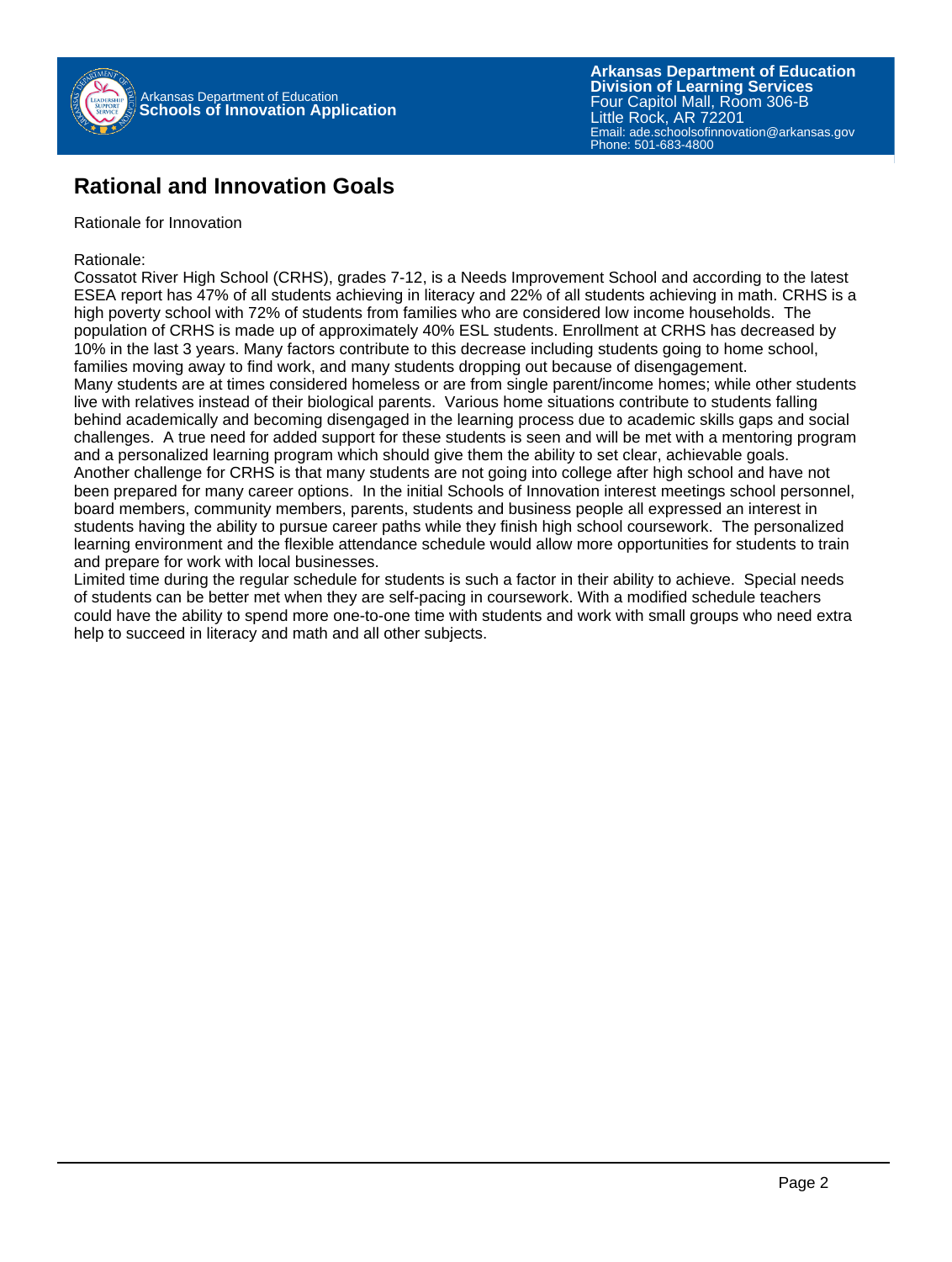

# Arkansas Department of Education **Schools of Innovation Application**

| Goal           | <b>Goal Description</b>                                                                                                                                                                                                                                                                                                                                                                                                                                                                                                                                            |  |
|----------------|--------------------------------------------------------------------------------------------------------------------------------------------------------------------------------------------------------------------------------------------------------------------------------------------------------------------------------------------------------------------------------------------------------------------------------------------------------------------------------------------------------------------------------------------------------------------|--|
| 1              | To increase achievement for<br>economically disadvantaged<br>students by creating<br>opportunities for personalized<br>learning.                                                                                                                                                                                                                                                                                                                                                                                                                                   |  |
| $\overline{2}$ | To transform the high school<br>climate to increase student<br>engagement, attendance, and<br>rigorous learning opportunities<br>while promoting good conduct<br>and student personal<br>accountability.<br>Perf. Target 95% of students<br>will have good conduct, good<br>attendance and personal<br>accountability<br><b>Expected Change:</b><br>Attendance increase of 10%,<br>Discipline Referrals decrease<br>by 15%, Dropout rate<br>decrease by 25%<br>Instrument: Attendance<br>records, discipline referral,<br>droput reports and mentoring<br>reports. |  |
| 3              | To expand student<br>opportunities for avenues to<br>college and career readiness<br>through partnerships with UA<br>Rich Mountain, UA Cossatot<br>and businesses. 90% of<br>students will create a plan for<br>career or college collaborating<br>with counselors, teachers,<br>parents and mentor. We<br>expect this to be a 75%<br>increase of planning for<br>students'post high school<br>opportunities.                                                                                                                                                      |  |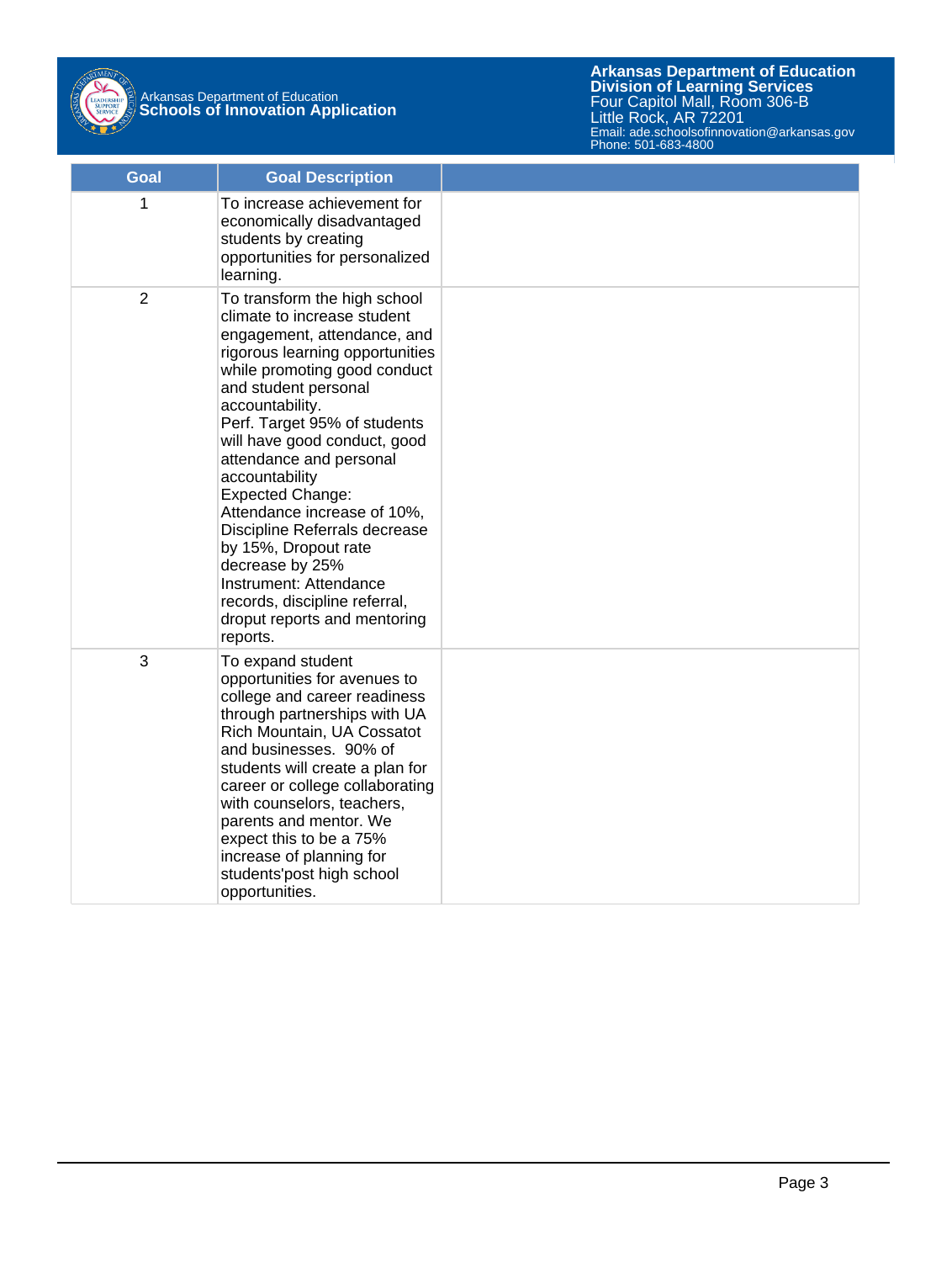

## **Innovation Plan**

| <b>Plan Date</b> | <b>Action</b>                                                                          | <b>Expected Outcome</b>                                                                                                                                                                                                                                                                                                                                                                                                                                                                                                                                                                                                                                                                                  |
|------------------|----------------------------------------------------------------------------------------|----------------------------------------------------------------------------------------------------------------------------------------------------------------------------------------------------------------------------------------------------------------------------------------------------------------------------------------------------------------------------------------------------------------------------------------------------------------------------------------------------------------------------------------------------------------------------------------------------------------------------------------------------------------------------------------------------------|
| 07/16/2017       | Redesign the schedule to provide<br>blended learning opportunities for<br>grades 10-12 | Students in grades 10-12 (and other<br>grades in following years) will have blocks<br>of personalized learning time to allow<br>opportunities for mentoring, remediation,<br>tutoring, and projects.                                                                                                                                                                                                                                                                                                                                                                                                                                                                                                     |
| 08/14/2017       | Curriculum/Blended Learning                                                            | Core teachers are currently piloting<br>Odysseyware during the spring semester<br>2017 as part of the blended learning<br>process. These and other core teachers<br>will work to enhance their current<br>curriculum resources to allow for more<br>differentiated experiences for students.<br>Redesigning curriculum will enable<br>personalized learning based on student<br>interest and needs allowing students to<br>progress beyond basic subject matter and<br>move into career focus or college<br>preparation. The curriculum will be based<br>on the Arkansas Content Frameworks with<br>an increased expectation of rigor and<br>relevance.                                                  |
| 08/06/2017       | Mentoring Training and Development                                                     | Each teacher will have a group of students<br>that they mentor throughout their high<br>school career. Teachers will be trained in<br>academic plans/career paths and be<br>required to meet with students once per<br>week and have contact with parents once<br>per month. By encouraging students to<br>build relationships not only with their<br>mentor but with possible colleges,<br>employers and community members. The<br>mentoring program will also encourage<br>community service opportunities for<br>students to serve others and build<br>relationships. The expectation is that<br>students will become more self-regulated<br>in behavior, academics and planning for<br>their future. |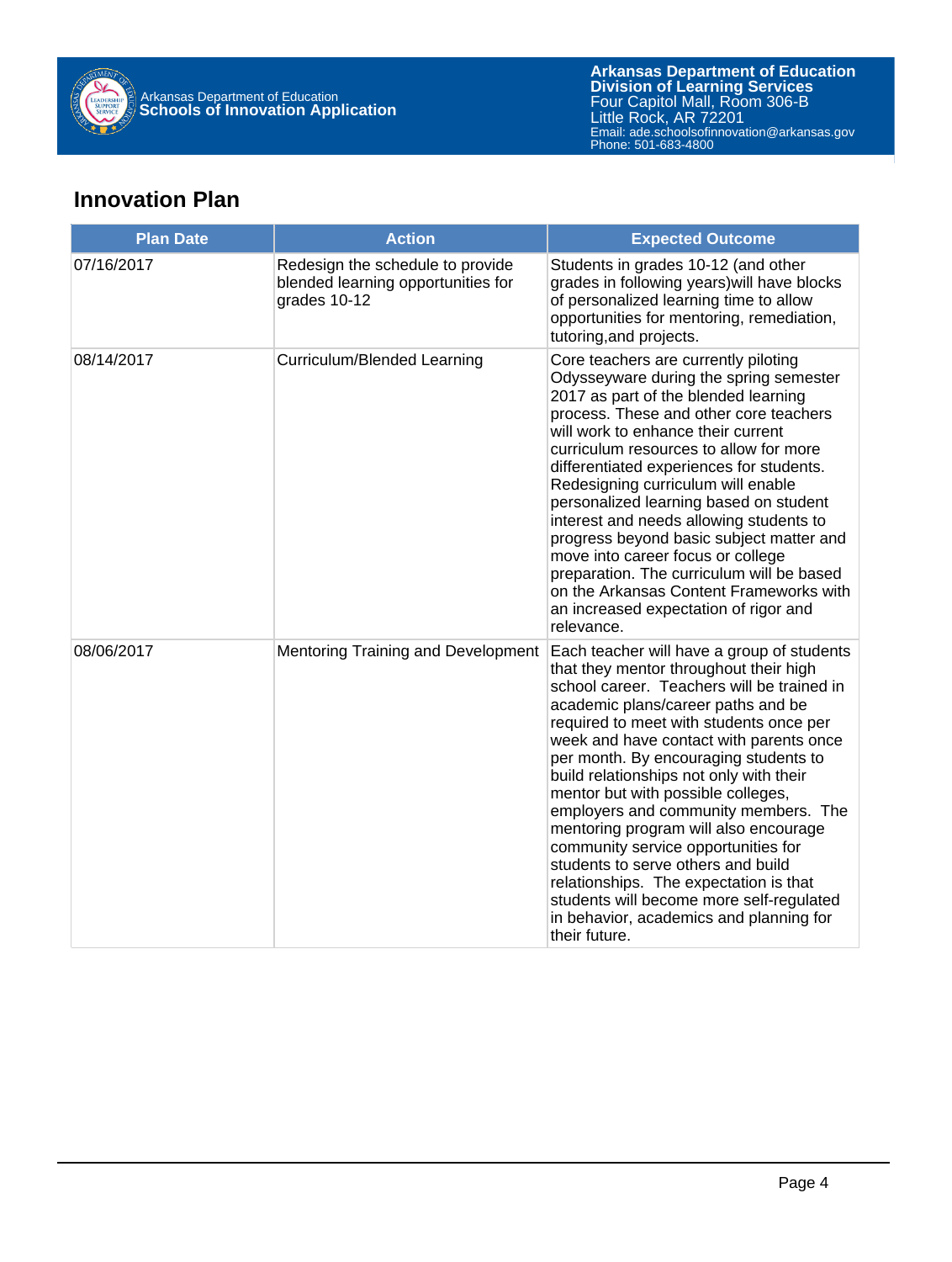

## **Requested Waivers**

| <b>Code section, Rule, or Local</b><br><b>Policy</b> | <b>Goal</b>    | <b>Rationale</b>                                                                                                                                                                                                                                                                                                                                                                                                                                                                                                                                                                                                                                                                                                                                                                                                                                                                                                                                                      |
|------------------------------------------------------|----------------|-----------------------------------------------------------------------------------------------------------------------------------------------------------------------------------------------------------------------------------------------------------------------------------------------------------------------------------------------------------------------------------------------------------------------------------------------------------------------------------------------------------------------------------------------------------------------------------------------------------------------------------------------------------------------------------------------------------------------------------------------------------------------------------------------------------------------------------------------------------------------------------------------------------------------------------------------------------------------|
| 14.03 Clock hours for unit of credit                 | 1              | Students will be allowed to show mastery of<br>concepts/skills and progress at a personalized pace<br>through the curriculum. A waiver from the 120 clock hours'<br>requirement will be necessary to allow students to<br>progress as needed. When students have completed the<br>required coursework at the mastery level, they will be able<br>to begin working on the next course in the sequence.                                                                                                                                                                                                                                                                                                                                                                                                                                                                                                                                                                 |
| 10.02.5 Class Size Maximum                           | $\overline{2}$ | Students will have control of the time, place, path and<br>pace at which they work through the curriculum.<br>Therefore, students will be allowed to find a comfortable<br>location in which to work and get support. This flexibility<br>might result in a teacher hosting over 30 students that<br>he/she is monitoring. The waiver from the maximum class<br>size requirements will be necessary for teachers and<br>students to choose when and where to participate in the<br>learning process. We are asking that a max of 40 students<br>be allowed in any given class with the 150 daily maximum<br>to still remain intact.                                                                                                                                                                                                                                                                                                                                   |
| 10.01.4 Waiver of the minimum 30<br>hours weekly     | 3              | The waiver will allow flexibility in scheduling to assist<br>students with varying needs, such as:<br>--remediation of instruction for those failing to perform<br>successfully on ACT Aspire or other end of course exams<br>--staff will be able to offer more time to students with<br>extreme academic and attendance needs<br>--staff will be able to help our ESL students with varying<br>needs<br>--Participating in a flexible schedule will open opportunities<br>for students who are on track to graduate to explore<br>college and technical classes, participate in community<br>service learning activities, get a job, participate in<br>internships, and/or job shadowing opportunities.<br>Connection to the school day will also be adhered to with<br>parent/teacher contact monthly, required<br>attendance/participation for immediate interventions,<br>grade monitoring and student action program<br>meetings, and attendance documentation. |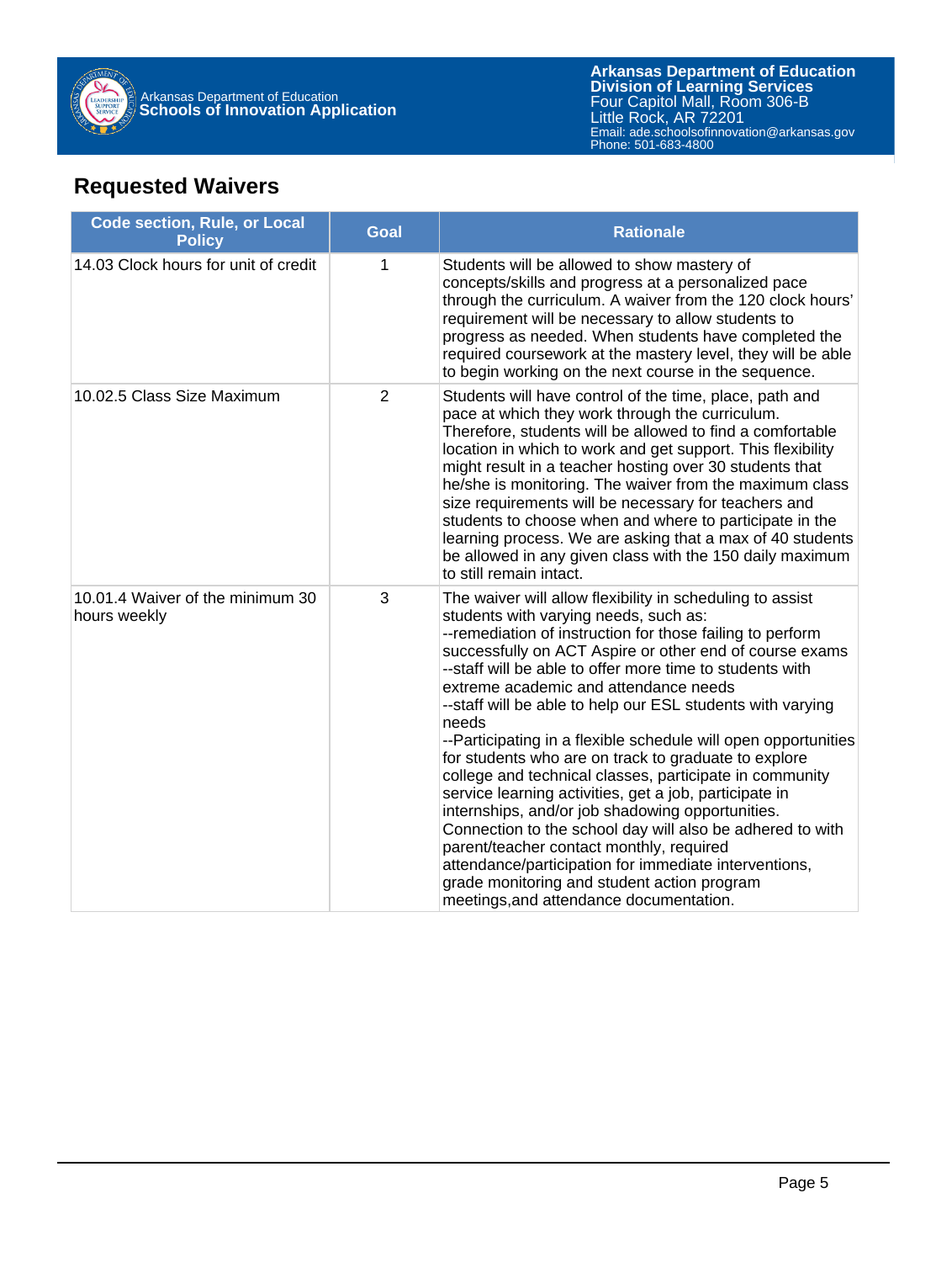

# Arkansas Department of Education **Schools of Innovation Application**

| <b>Code section, Rule, or Local</b><br><b>Policy</b> | Goal | <b>Rationale</b>                                                                                                                                                                                                                                                                                                                                                                                                                                                                                                                                                                                                                                                                                                                                                                                                                                                                                                                                                      |
|------------------------------------------------------|------|-----------------------------------------------------------------------------------------------------------------------------------------------------------------------------------------------------------------------------------------------------------------------------------------------------------------------------------------------------------------------------------------------------------------------------------------------------------------------------------------------------------------------------------------------------------------------------------------------------------------------------------------------------------------------------------------------------------------------------------------------------------------------------------------------------------------------------------------------------------------------------------------------------------------------------------------------------------------------|
| 10.01.4 Standards of Accreditation                   | 3    | The waiver will allow flexibility in scheduling to assist<br>students with varying needs, such as:<br>--remediation of instruction for those failing to perform<br>successfully on ACT Aspire or other end of course exams<br>--staff will be able to offer more time to students with<br>extreme academic and attendance needs<br>--staff will be able to help our ESL students with varying<br>needs<br>--Participating in a flexible schedule will open opportunities<br>for students who are on track to graduate to explore<br>college and technical classes, participate in community<br>service learning activities, get a job, participate in<br>internships, and/or job shadowing opportunities.<br>Connection to the school day will also be adhered to with<br>parent/teacher contact monthly, required<br>attendance/participation for immediate interventions,<br>grade monitoring and student action program<br>meetings, and attendance documentation. |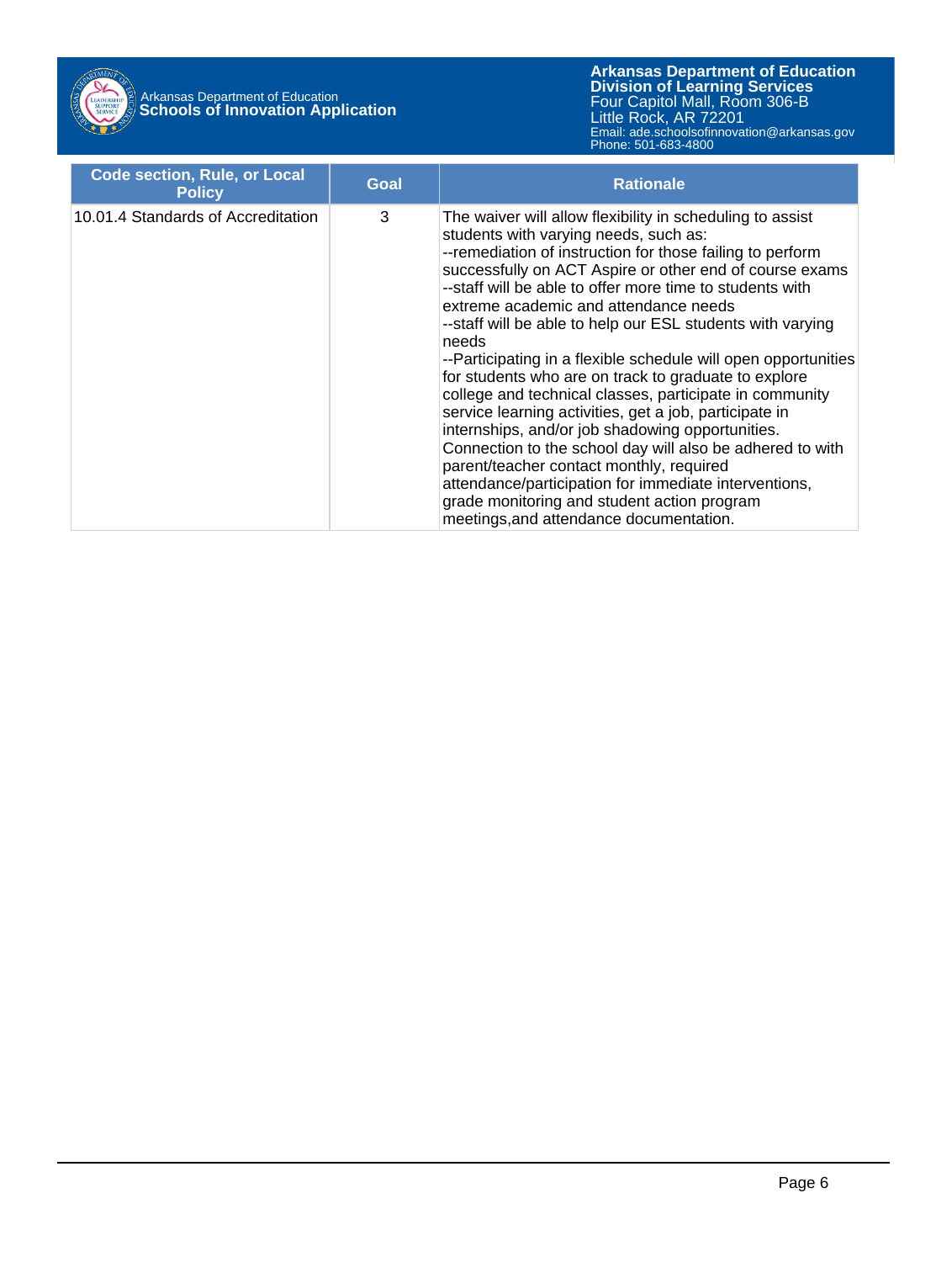

## **Council of Innovation**

| Minority at School         | 40.00%                      |                 |                 |                     |
|----------------------------|-----------------------------|-----------------|-----------------|---------------------|
| <b>Council Member Name</b> | <b>Representative Group</b> | <b>Minority</b> | <b>Position</b> | <b>Date Elected</b> |
| Liberty Jacot              | Teacher                     | N               | member          | 1/30/2017           |
| Kristina Dixon             | Parent                      | $\mathsf{N}$    | member          | 1/30/2017           |
| Anita Barfield             | Teacher                     | $\mathsf{N}$    | member          | 1/30/2017           |
| <b>Cristal Calderon</b>    | Teacher                     | Y               | member          | 1/30/2017           |
| Marcelo Trinidad           | <b>Community Member</b>     | Υ               | member          | 1/30/2017           |
| <b>James Watkins</b>       | <b>Community Member</b>     | $\mathsf{N}$    | member          | 1/30/2017           |
| Jennifer Buenrostro        | <b>Classified Staff</b>     | Y               | member          | 1/30/2017           |
| Linda Lyle                 | Interventionist             | N               | member          | 1/30/2017           |
| <b>Balbina Cortez</b>      | Parent                      | Y               | member          | 1/30/2017           |
| Antonio Flores             | Parent                      | Y               | member          | 1/30/2017           |
| Vanna Bell                 | Parent                      | N               | member          | 1/30/2017           |
| Angelica Cordova           | Parent                      | Y               | member          | 1/30/2017           |
| Mickey Ford                | <b>Assistant Principal</b>  | $\mathsf{N}$    | member          | 1/30/2017           |
| Dewayne Taylor             | Principal                   | $\mathsf{N}$    | member          | 1/30/2017           |
| <b>Gloria Strother</b>     | <b>Certified Staff</b>      | N               | member          | 1/30/2017           |
| <b>Brett Counts</b>        | <b>Community Member</b>     | N               | member          | 1/30/2017           |
| <b>Beverly Higgins</b>     | Teacher                     | $\mathsf{N}$    | member          | 1/30/2017           |
| <b>Terri Coulter</b>       | Teacher                     | N               | member          | 1/30/2017           |
| Sandra Trinidad            | <b>Classified Staff</b>     | Y               | member          | 1/30/2017           |
| Raegan Richardson          | <b>Student</b>              | $\mathsf{N}$    | member          | 1/30/2017           |
| Ashlen Gonzalez            | <b>Student</b>              | Y               | member          | 1/30/2017           |
| Zaide Morgan               | <b>Student</b>              | N               | member          | 1/30/2017           |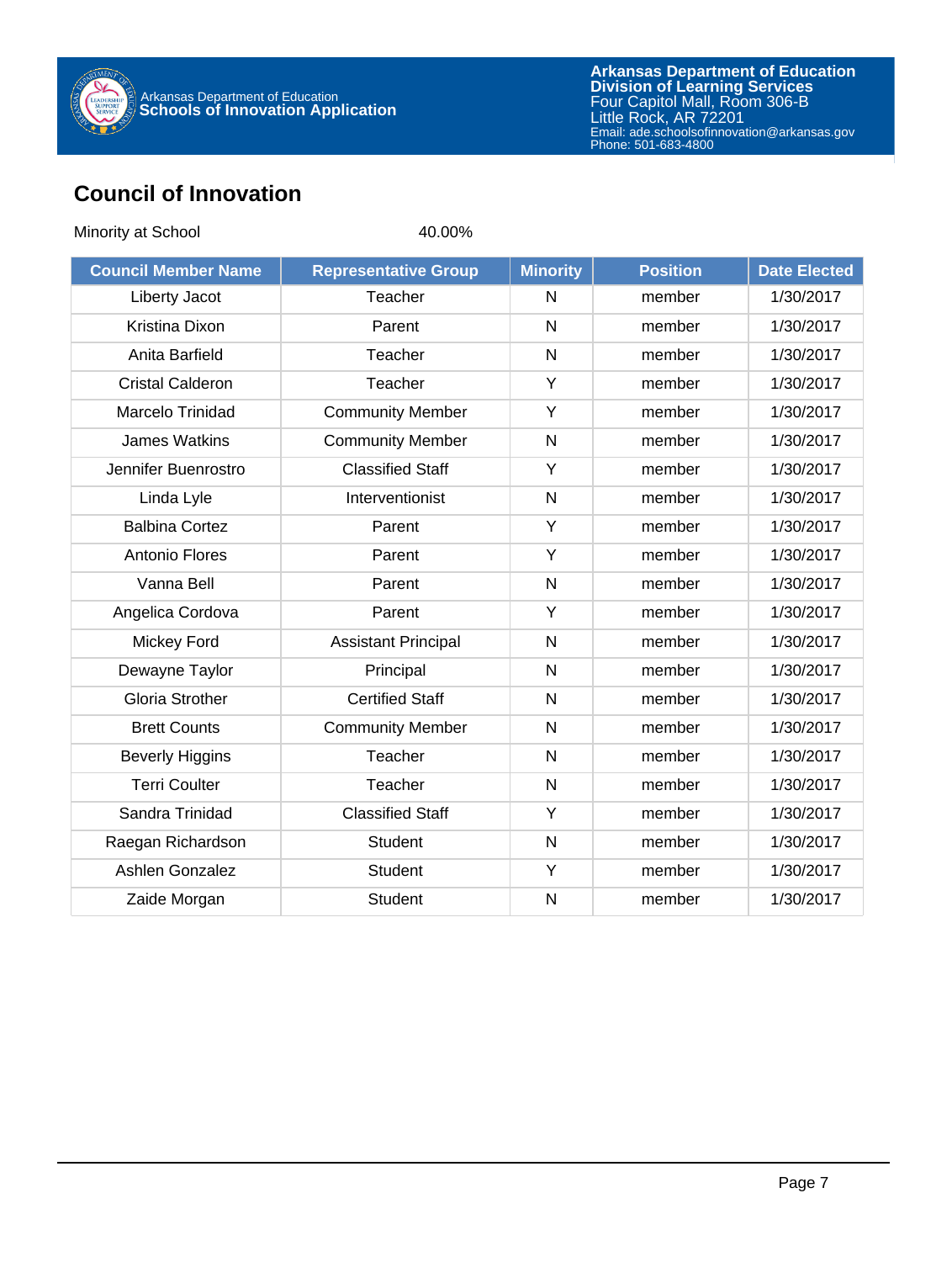

**Arkansas Department of Education** Email: ade.schoolsofinnovation@arkansas.gov **Division of Learning Services** Four Capitol Mall, Room 306-B Little Rock, AR 72201 Phone: 501-683-4800

## **Shared Leadership**

| <b>Meeting</b><br><b>Date</b> | <b>Meeting</b><br><b>Purpose</b>                                                                                             | No. of<br><b>Teachers</b><br><b>Present</b> | No. of<br><b>School</b><br><b>Staff</b><br>Present | No. of<br><b>Parents</b><br><b>Present</b> | No. of<br><b>Community</b><br><b>Members</b><br><b>Present</b> | No. of<br><b>Students</b><br><b>Present</b> | <b>Meeting</b><br><b>Outcome/</b><br><b>Planned Next</b><br><b>Steps</b>                                |
|-------------------------------|------------------------------------------------------------------------------------------------------------------------------|---------------------------------------------|----------------------------------------------------|--------------------------------------------|----------------------------------------------------------------|---------------------------------------------|---------------------------------------------------------------------------------------------------------|
| 2/21/2017                     | To discuss<br>interest in<br>blended<br>learning and<br>opportunities<br>at UA<br>Cossatot and<br><b>UA Rich</b><br>Mountain | $\Omega$                                    | $\mathbf 0$                                        | $\mathbf 0$                                | $\Omega$                                                       | 136                                         | To set up visit<br>to off campus<br>sites and<br>proceed with<br>blend learning                         |
| 2/8/2017                      | To discuss<br>ways to make<br>school more<br>engaging                                                                        | $\mathbf 0$                                 | $\mathbf 0$                                        | $\mathbf 0$                                | $\mathbf 0$                                                    | 23                                          | Students are<br>going to<br>provide ideas<br>after speaking<br>with other<br>students                   |
| 1/30/2017                     | Introduce the<br>concept of<br>transforming<br>CRHS                                                                          | 12                                          | 8                                                  | 11                                         | 5                                                              | $\mathbf 0$                                 | Individuals<br>believe there is<br>a need to look<br>for change                                         |
| 10/11/201<br>6                | Introduce<br>blended<br>learning                                                                                             | 11                                          | $\mathbf 1$                                        | $\mathbf 0$                                | $\mathbf 0$                                                    | $\mathbf 0$                                 | Begin looking<br>into blended<br>learning                                                               |
| 10/25/201<br>6                | Discuss what<br>was found out<br>about blended<br>learning                                                                   | 10                                          | $\overline{0}$                                     | $\mathbf 0$                                | $\boldsymbol{0}$                                               | $\mathbf 0$                                 | Continue to<br>research<br>blended<br>learning                                                          |
|                               | 11/8/2016 Discuss trip to<br><b>West Fork</b><br>School to see<br>blended<br>learning                                        | 12                                          | $\mathbf 0$                                        | $\mathsf 0$                                | $\mathbf 0$                                                    | $\mathbf 0$                                 | Come up with<br>questions to<br>ask about<br>blended<br>learning for<br>teachers at<br><b>West Fork</b> |
| 11/30/201<br>6                | Discuss ideas<br>from West<br>Fork                                                                                           | 8                                           | $\overline{0}$                                     | $\overline{0}$                             | $\overline{0}$                                                 | $\mathbf 0$                                 | Continue to<br>plan blended<br>learning and<br>use West Fork<br>as a guide for<br>our school            |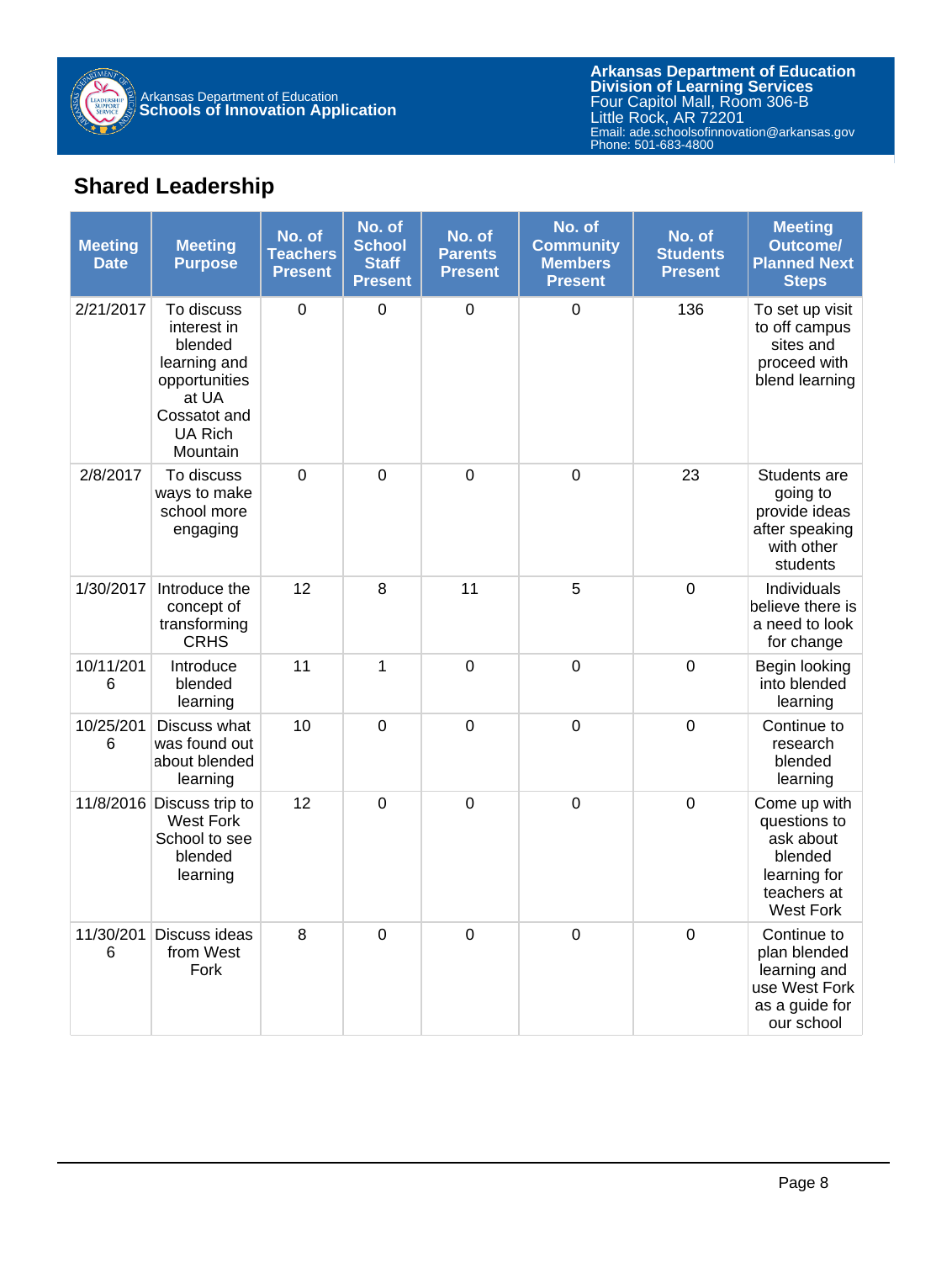

# Arkansas Department of Education **Schools of Innovation Application**

| <b>Meeting</b><br><b>Date</b> | <b>Meeting</b><br><b>Purpose</b>                                                 | No. of<br><b>Teachers</b><br><b>Present</b> | No. of<br><b>School</b><br><b>Staff</b><br><b>Present</b> | No. of<br><b>Parents</b><br><b>Present</b> | No. of<br><b>Community</b><br><b>Members</b><br><b>Present</b> | No. of<br><b>Students</b><br><b>Present</b> | <b>Meeting</b><br><b>Outcome/</b><br><b>Planned Next</b><br><b>Steps</b> |
|-------------------------------|----------------------------------------------------------------------------------|---------------------------------------------|-----------------------------------------------------------|--------------------------------------------|----------------------------------------------------------------|---------------------------------------------|--------------------------------------------------------------------------|
| 6/28/2016                     | <b>Attend SOI</b><br>summit                                                      | 1                                           | $\mathbf 0$                                               | $\mathbf 0$                                | $\mathbf 0$                                                    | $\mathbf 0$                                 | Continue to<br>research<br>alternate ways<br>to reach<br>students        |
|                               | 9/27/2016 Attend School<br>of Innovation<br>Conference                           | $\overline{2}$                              | $\overline{0}$                                            | $\mathbf 0$                                | $\mathbf 0$                                                    | $\mathbf 0$                                 | Create a a<br>team to start<br>looking into<br>school on<br>innovation   |
|                               | 12/9/2016 SOI Facilitator<br>training                                            | 3                                           | $\overline{0}$                                            | $\overline{0}$                             | $\overline{0}$                                                 | $\mathbf 0$                                 | Begin process<br>to become<br>school of<br>innovation                    |
| 11/2/2016                     | Crystal<br><b>Brashears</b><br>from OEI<br>visited with<br>staff and<br>students | 30                                          | $\mathbf 0$                                               | $\mathbf 0$                                | $\mathbf 0$                                                    | 390                                         | Continue to<br>talk about<br>blended<br>learning                         |
| 11/17/201<br>6                | <b>Visit West</b><br>Fork School                                                 | $\overline{2}$                              | $\overline{0}$                                            | $\overline{0}$                             | $\overline{0}$                                                 | $\mathbf 0$                                 | Continue to<br>visit schools                                             |
| 2/8/2017                      | <b>Visit West</b><br>Fork School                                                 | 5                                           | $\mathbf 0$                                               | $\mathbf 0$                                | $\mathbf 0$                                                    | $\mathbf 0$                                 | Got great<br>ideas                                                       |
| 12/13/201<br>$6\phantom{1}6$  | <b>Visit Weiner</b><br>Schools                                                   | 3                                           | $\overline{0}$                                            | $\overline{0}$                             | $\overline{0}$                                                 | $\mathbf 0$                                 | Got great<br>ideas                                                       |
| 1/12/2017                     | Visit Waldron<br>School                                                          | 3                                           | $\mathbf 0$                                               | $\mathbf 0$                                | $\mathbf 0$                                                    | $\mathbf 0$                                 | Got great<br>ideas                                                       |
| 10/21/201<br>6                | SOI<br>information<br>session at<br>Hope                                         | 3                                           | $\mathbf 0$                                               | $\mathbf 0$                                | $\mathbf 0$                                                    | $\mathbf 0$                                 | Answered lots<br>of questions<br>and created<br>more<br>questions        |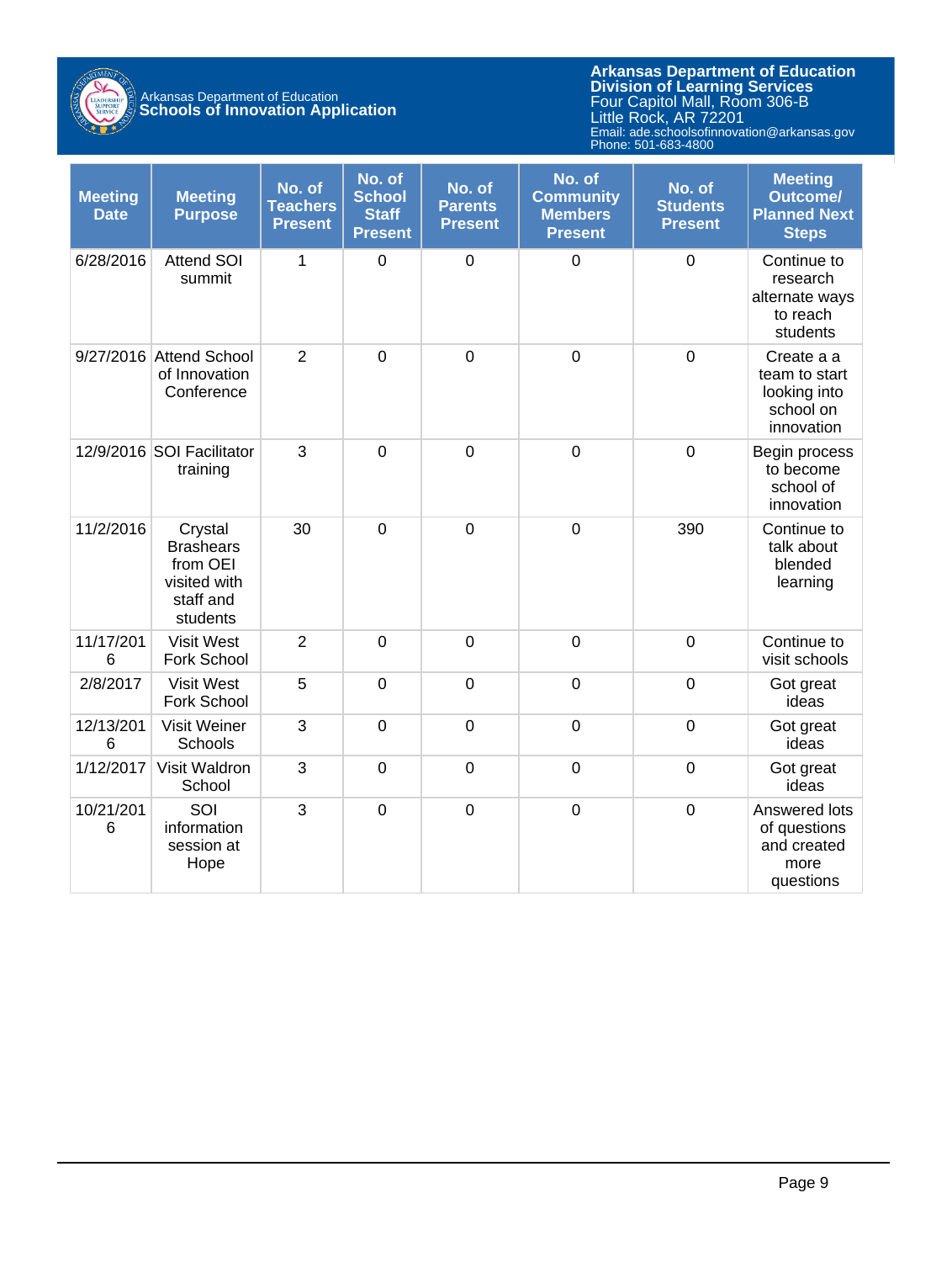

### **Election Results**

| Number of certified and classified on staff:                            | 34 |
|-------------------------------------------------------------------------|----|
| Number of staff who voted:                                              | 34 |
| Number of staff who voted for proposed Plan:                            | 30 |
| Number of staff who voted against the proposed plan:                    | 4  |
| Percentage of staff voting in favor of the proposed Plan of Innovation: | 88 |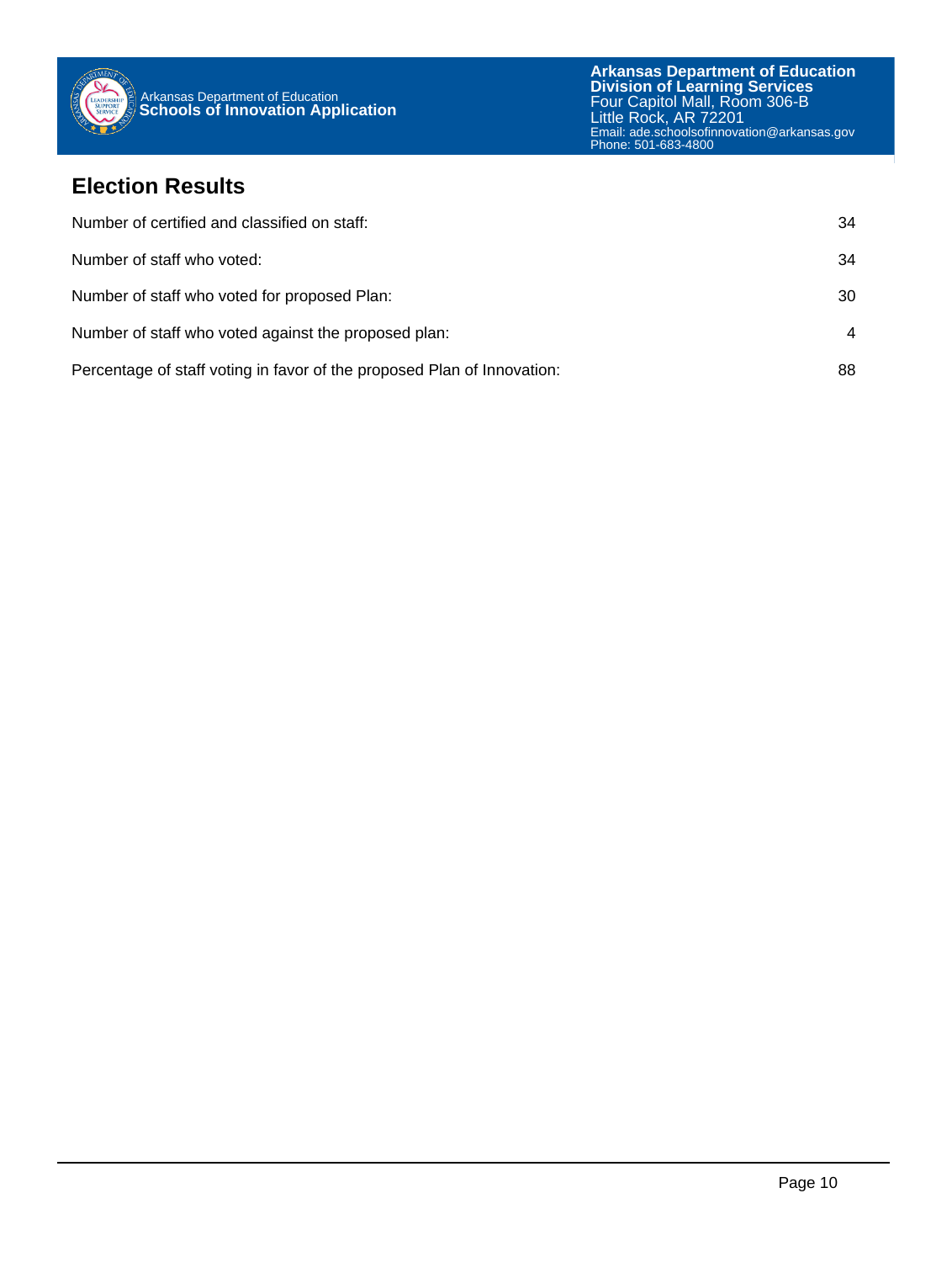

## **Professional Development Scope**

### Professional Development Plan Part 1

| <b>Date</b> | <b>Audience</b>                                                                | <b>Purpose of the Session</b>                         |
|-------------|--------------------------------------------------------------------------------|-------------------------------------------------------|
| 6/22/2016   | Administrator                                                                  | Flex Mod Scheduling (PACE Conference)                 |
| 9/27/2016   | Administrators                                                                 | <b>SOI Summit</b>                                     |
| 10/10/2016  | Administrator                                                                  | The Art of Coaching Teams                             |
| 10/21/2016  | Administrators                                                                 | OEI Meeting, Hope                                     |
| 11/2/2016   | Teachers, Administrator                                                        | OEI Visit with Crystal Beshears                       |
| 11/17/2016  | Teachers, Administrator                                                        | Visit West Fork School to see blended<br>learning     |
| 11/29/2016  | Administrator                                                                  | Visit to Fayetteville School                          |
| 12/7/2016   | Teachers, Administrators                                                       | Webinar with Odysseyware                              |
| 12/9/2016   | Administrators                                                                 | <b>SOI Facilitator Training</b>                       |
| 12/14/2016  | Administrators                                                                 | Visit to Weiner and Wynne Schools                     |
| 1/16/2017   | Teachers, Administrators                                                       | Odysseyware Training Platform for<br>blended learning |
| 1/30/2017   | Teachers, Parents,<br>Administrators, other staff, Community<br><b>Members</b> | Council Meeting with Crystal Beshears                 |
| 2/8/2017    | Teachers, Administrator                                                        | Visit to West Fork School                             |
| 2/14/2017   | Teachers                                                                       | <b>Odysseyware Training</b>                           |
| 2/28/2017   | Administrators                                                                 | OEI Meeting--SOI application                          |

### Professional Development Plan Part 2

| <b>Date</b> | <b>Audience</b>                  | <b>Purpose of the Session</b>                                                                                                                                                   |
|-------------|----------------------------------|---------------------------------------------------------------------------------------------------------------------------------------------------------------------------------|
| 3/31/2017   | Teachers, Administrators         | Rigorous Curriculum Design - Expectations<br>of Curriculum design, collaborative work<br>time to enhance curriculum resources, peer<br>review process to ensure quality design. |
| 6/30/2017   | Teachers, Admnistrators          | Curriculum Design                                                                                                                                                               |
| 6/11/2017   | <b>Teachers</b>                  | <b>Odysseyware Training</b>                                                                                                                                                     |
| 6/25/2017   | Teachers, Administrators, others | <b>Blended Learning Training</b>                                                                                                                                                |
| 6/1/2017    | Teachers, Administrators         | <b>RTI Training</b>                                                                                                                                                             |
| 8/8/2017    | Teachers, Administrators         | <b>Mentor Training</b>                                                                                                                                                          |
| 8/9/2017    | Teachers, Administrators         | PLC training                                                                                                                                                                    |
| 8/29/2017   | <b>Teachers, Administrators</b>  | <b>Blended Learning Continued Training</b>                                                                                                                                      |